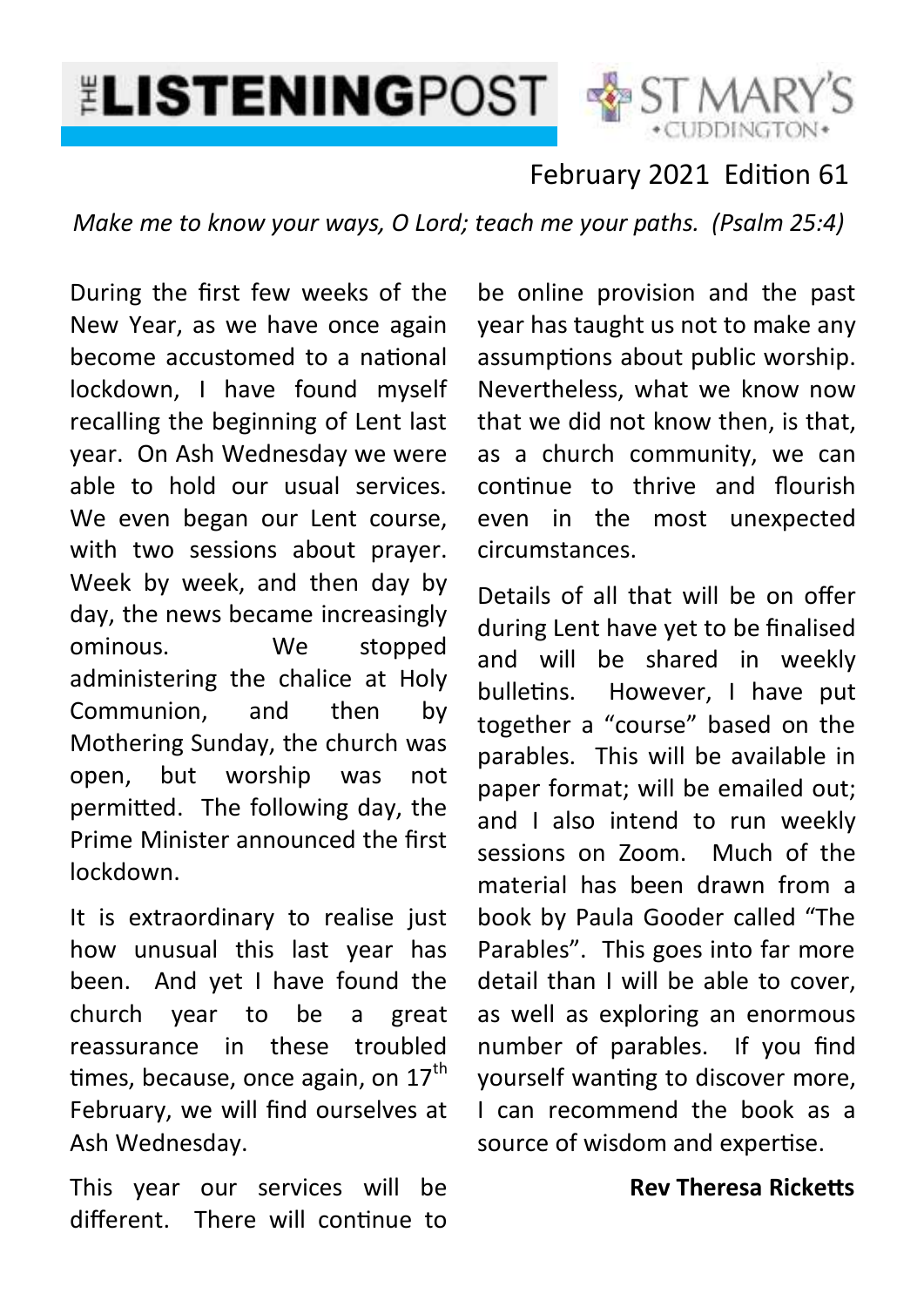# **Lent Reading**



For those of you interested to consider some extra reading during Lent, I have read two of this year's Lent offerings. "Thy Will be Done" by Stephen Cherry is the Bloomsbury Lent book. It is based on the Lord's Prayer, and offers wisdom and insight into the prayer's meaning and relevance. The book is divided into six sections, one for each week during Lent, and each chapter is divided into six, giving the opportunity to read a chapter per day, excluding Sunday.

The book takes a deeper look at the Lord's Prayer, with each section exploring a significant theme from the prayer, working through the prayer from the beginning. Whether or not you have read other explorations of the Lord's Prayer, this will undoubtedly have something to offer. I found the consideration of forgiveness particularly thoughtprovoking.

For those of us who have found our lives considerably disrupted by the pandemic, there is something deeply reassuring about returning to the familiarity of the Lord's Prayer. At times when we really don't know what to pray, it is always a good place to start. So this opportunity to delve a little deeper into the familiar is very welcome this Lent.



The Archbishop of Canterbury's Lent book is Living His Story by Hannah Steele. The theme of this book is evangelism, which may not at first glance seem a particularly obvious topic for a Lent study. The book has seven chapters, each of which could be explored for a week during Lent, and there are a few quite broad questions at the end of each chapter which could form the basis of a group discussion.

Where I thought that this book had something particularly significant to say was in the sixth chapter, "Finding the echoes of the story of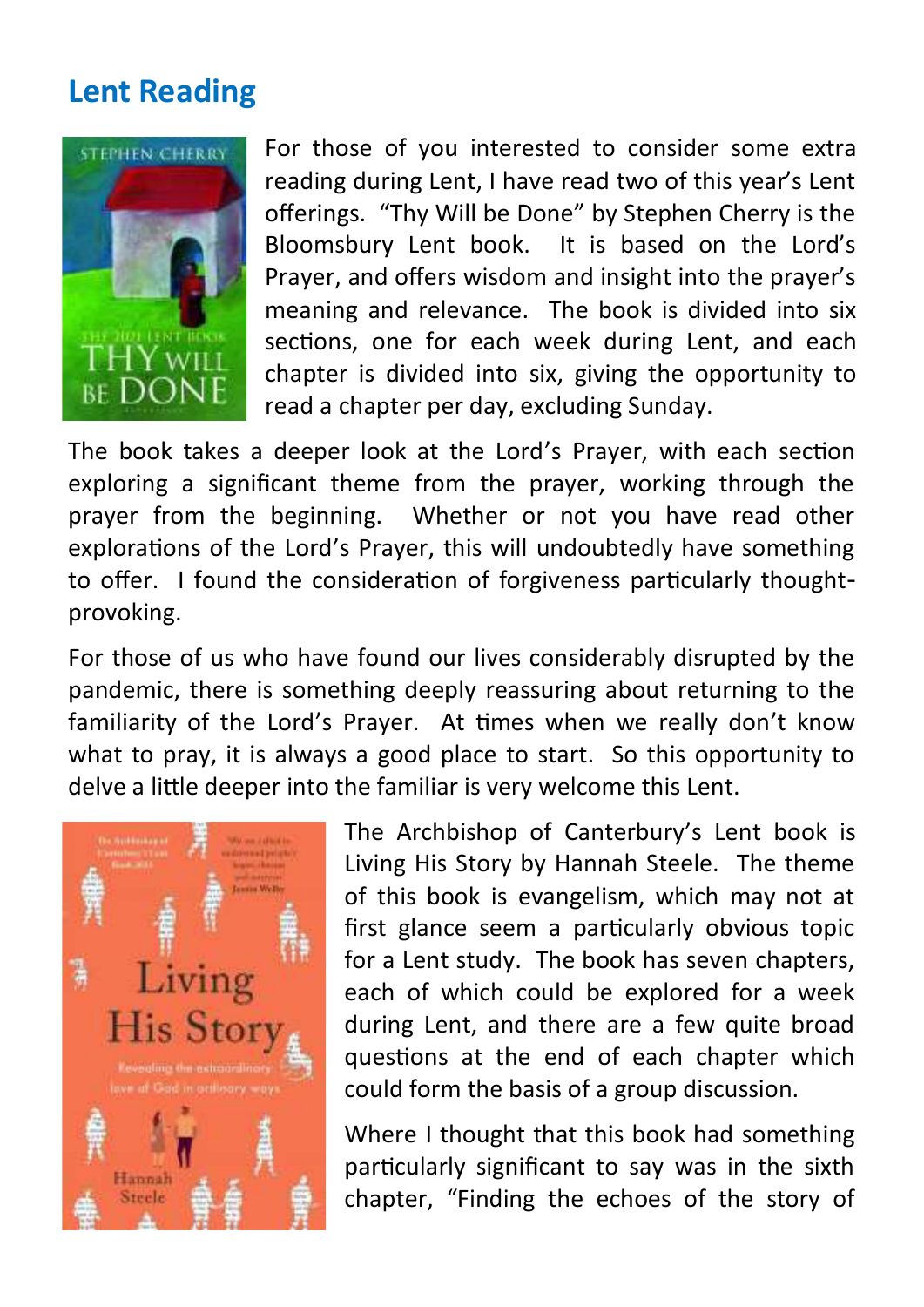Jesus in our world today." The author encourages us to consider the books we read and the films and programmes we watch just a little more carefully, recognising how they might reflect  $-$  or divert from  $-$  the messages of our faith. Steele suggests that an important part of our faith is the way it explores key questions: who are we; what is wrong (with the world/humanity); what's the solution; what's the future. If reading this book helps us to delve a little into these questions and our responses to them, it will surely have been beneficial.

Personally I would suggest that the strengths of this book lie in the way it encourages us to think a little more about our own personal story of faith. This kind of self-reflection can be a significant aspect of our Lenten devotions. Where I found myself wanting to be more cautious is its implicit assumption that we should all be more interested in converting people to faith than building genuine friendships. Steele is at pains to point out how important it is to build friendships, and listen as well as talking – things that I believe are second nature to many people at St Mary's and therefore don't require labouring.

If you are going to read the book, here are a few questions you might like to consider.

**Is it helpful to take the idea of stages towards conversion too seriously?** I wonder whether it is more important to build genuine relationships, shaped by both parties, than to seek to find a way to take someone to the next stage in their faith journey (whatever we mean by that.)

**How much has your own faith been influenced by conversations with others, those of faith and those with none?** I wonder whether we might want to remember how much we have to learn from others, rather than seeing evangelism as a one-way process of sharing something we know with those who don't yet know.

**Does evangelism have a specific purpose?** I wonder how important it is to bring people to a point of conversion. Do conversations – implicit or explicit - about the good news of God's love need to have an endgame?